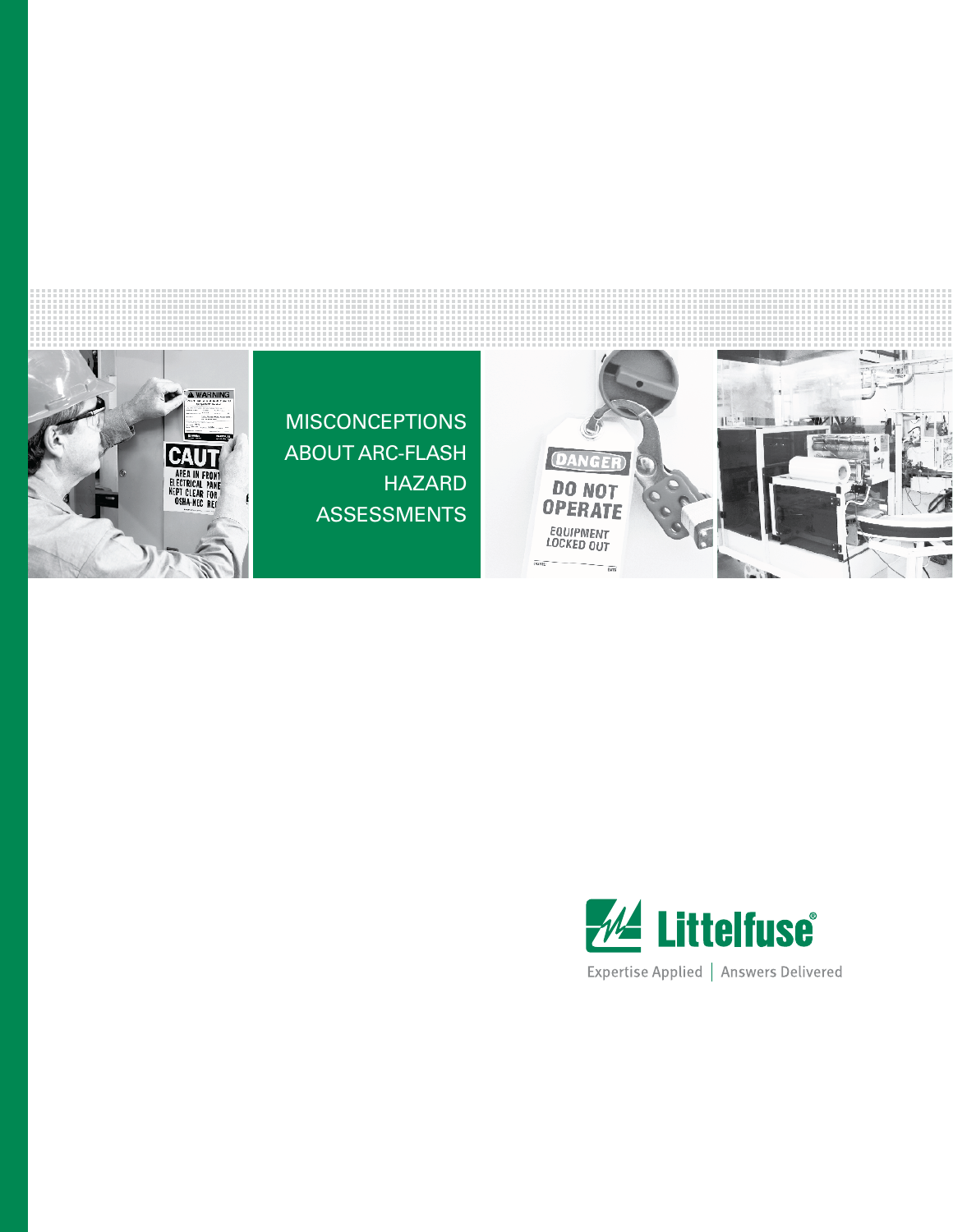There are some common misconceptions about Arc-Flash Hazard Assessments which reduce the effectiveness of the Assessments and can increase electrical hazards. These misconceptions exist because of the confusion about the laws and standards that apply regarding Arc-Flash Hazard Assessments. It is important to note that the Occupational Safety and Health Administration (OSHA) may rely on numerous consensus standards to enforce their regulations, and this may vary by state. Further confusion is caused by the various methods used to calculate and quantify Arc-Flash hazards. When deciding to do an Arc-Flash assessment, it is vital to determine what is being offered by a service company and what is required by OSHA or local authority having jurisdiction (AHJ). The goal of this paper is to discuss some of the common misconceptions regarding Arc-Flash Hazard Assessments and clarify what OSHA and the National Fire Protection Association® (NFPA®), actually require.

An Arc-Flash Hazard Assessment is part of a complete electrical hazard assessment required by OSHA, NFPA 70E and CSA-Z462. An Arc-Flash Hazard Assessment determines the degree to which a worker may be exposed to potential Arc-Flash Hazards and what kind of Personal Protective Equipment (PPE) is required to protect workers from the heat, light, and blast associated with an Arc-Flash accident.

# **MISCONCEPTION 1**

### **OSHA does not enforce NFPA 70E for Arc-Flash and electrical safety compliance.**

### **FACT**

### **OSHA is the "Shall" and NFPA 70E is the "How" for electrical safety compliance.**

OSHA has adopted Electrical Safety-related work practices in OSHA 1910 Subpart "S" (1910.301 to 1910.399). OSHA is using NFPA 70E as a guideline for "enforcing" OSHA electrical safety rules. The Occupational Safety and Health Act of 1970 requires employers to provide their employees with a workplace that is free from recognized hazards that may cause death or serious injury to their employees. NFPA 70E, Standard for Electrical Safety in the Workplace, was developed by NFPA® to help employers meet OSHA regulations. OSHA compliance officers look to NFPA 70E for guidance on how to evaluate Arc-Flash Hazards and minimize or prevent Arc-Flash accidents. OSHA 1910.132(d) and OSHA 1910.335(a)(1)(i) requires employers to assess the workplace and identify electrical and other hazards, select and provide PPE for their employees, inform their employees about the hazards that are present, and train qualified employees how to use protective equipment. In addition to safetyrelated work practices, OSHA 1910 Subpart "S" specifically requires employers to establish an electrical safety program including safe electrical design, safe electrical maintenance

requirements, and safe work procedures for special electrical equipment. OSHA 1910.332 requires employers to train and qualify their employees in safe work practices and standard operating procedures to reduce hazards and increase worker safety. OSHA regulations are written in general terms and do not give detailed information about how to meet the regulations.

NFPA 70E addresses how to implement an electrical safety program, how to establish safety-related work practices, how to establish methods and use mathematical formulas to evaluate electrical shock and Arc-Flash Hazards, and how to select and use electrical shock and Arc-Flash PPE. NFPA 70E defines what type of safety training is necessary and how to qualify workers. OSHA refers to NFPA 70E as an acceptable national consensus standard that can be used to meet OSHA regulations. OSHA is considered the "Shall" and NFPA 70E is the "How" of electrical safety. In order to be OSHA compliant you must follow a consensus standard such as NFPA 70E.

## **Misconception 2**

**When equipment is determined to be a Hazard Risk Category 0, it is assumed that all other equipment, fed downstream, is also a Hazard Risk Category 0.**

# **FACT**

**Incident energy and Hazard Risk Categories can increase if fault current drops below the currentlimiting range or the instantaneous trip setting of the overcurrent protective device. According to OSHA, NFPA 70E and CSA-Z462** all **equipment must be assessed for hazards rated 50 volts or greater.**

Some companies assume that equipment supplied from a panel assessed as Hazard Risk Category 0 must also be Hazard Risk Category 0. They stop assessing any panels or equipment supplied from a Hazard Risk Category 0. This practice, if followed, will result in violation of industry standards, such as OSHA, NFPA 70E and CSA-Z462 regulations and greatly compromise worker safety. OSHA, NFPA 70E and CSA-Z462 require employers to assess all equipment operating at 50 volts and higher for shock and Arc-Flash Hazards. In addition to shock hazards, incident energy and Hazard Risk Categories can increase the further into your electrical distribution system and farther away you are from the power source. The severity of a potential Arc-Flash depends on the available fault current where the Arc-Flash occurs and the opening time of the upstream overcurrent protective devices. Because of the impedance of cables or bus ducts, etc., the maximum available fault current decreases the farther away you are from the power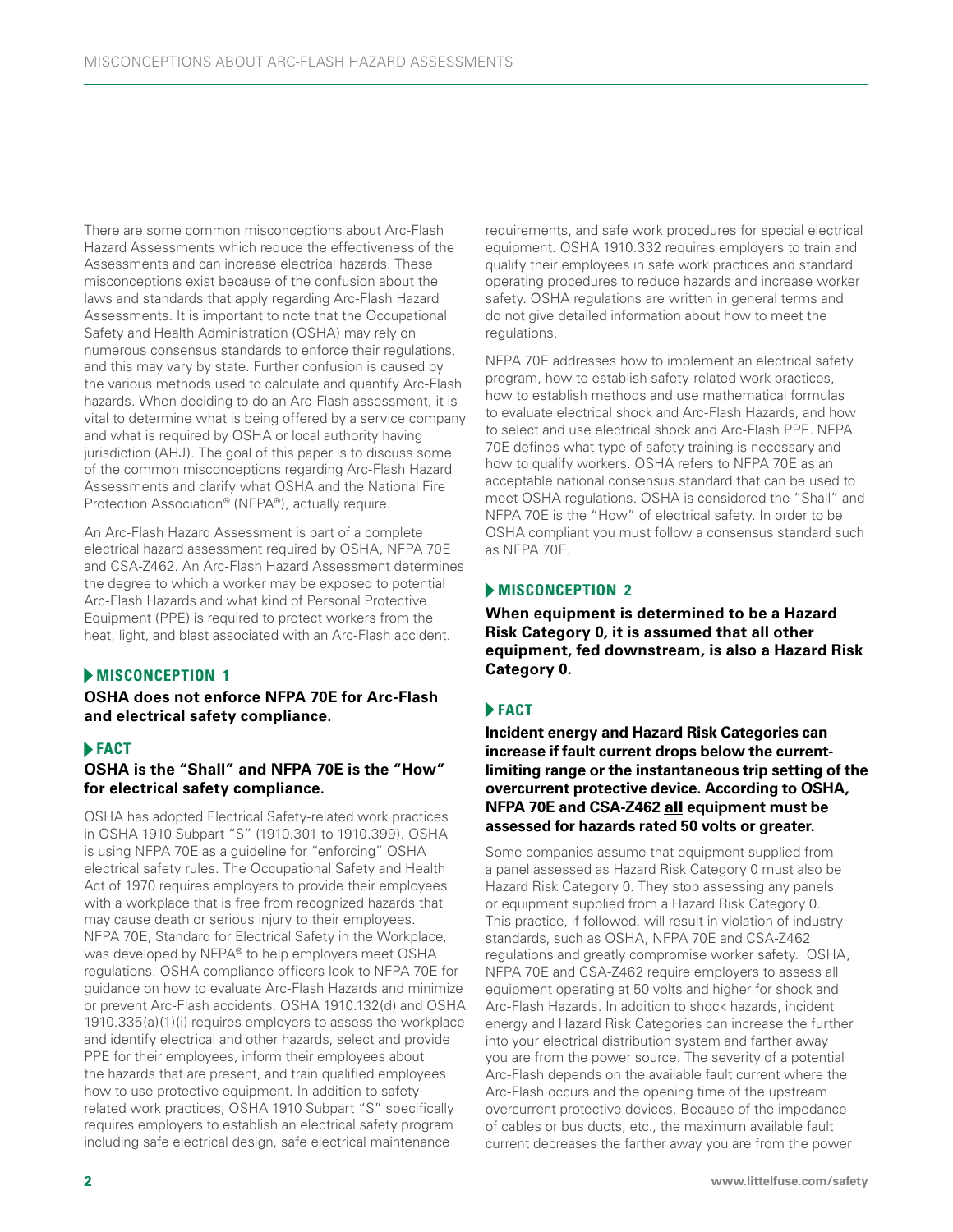

source. The lower the fault current, the longer the fuse or circuit breaker will take to open. In some cases, a slightly lower fault current can double or triple the opening time of the upstream fuse or circuit breaker. This can easily escalate the incident energy possible and increase the Hazard Risk Categories at panels and equipment downstream of the protective device. If there are long cable runs, transformers, or other overcurrent protective devices downstream of a Hazard Risk Category 0, the incident energy and Hazard Risk Categories will often increase. Never assume Hazard Risk Categories. Always confirm the possible incident energy at all equipment supplied from panels assessed at Hazard Risk Category 0.

Figure 1 is a partial one-line drawing of a facility supplied by a 1500 kVA Utility transformer with a bolted pressure switch on the secondary with 2000 Ampere Class L fuses supplying the main switchgear bus. MCC-1 is supplied from the switchgear by LLSRK 400 Amp UL Class RK1 fuses. MCC-2 is supplied from the switchgear by a 400 Amp TB4 frame circuit breaker. And MCC-3 is supplied by LLSRK 400 Amp UL Class RK1 fuses. Each MCC is 220 ft. away from the switchgear supplied by 3 -#500MCM copper cables. The Arc-Flash Incident Energy available at the switchgear bus is over 40 cal/cm² and is considered DANGEROUS.

FIGURE 1

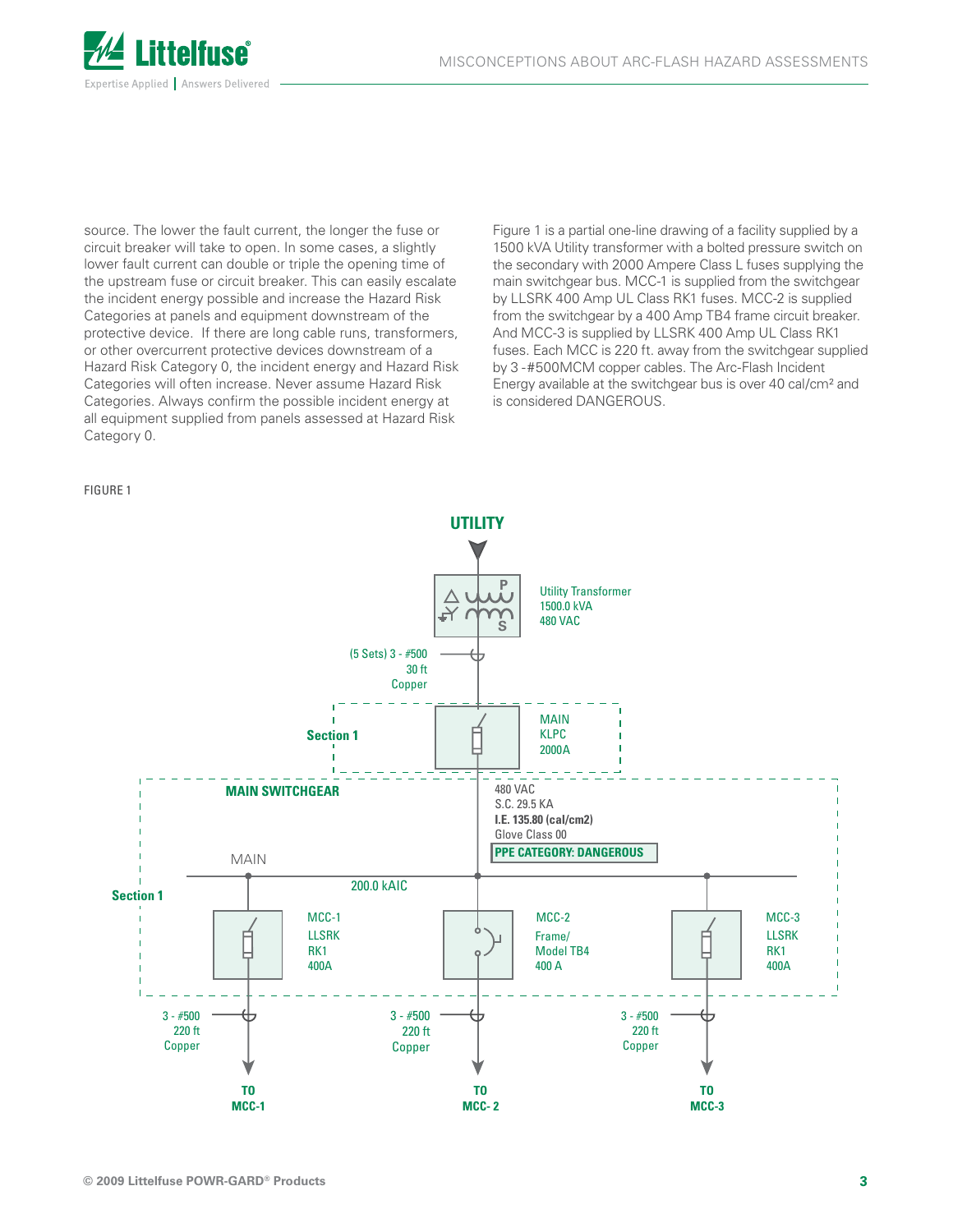Figure 2 shows **Hazard Risk PPE Category 0** at the MCC-2 bus, based on the available fault current of 13.6 kA and the clearing time of the 400 Amp TB4 frame circuit breaker at the switchgear. If the assessment process ceased at this point and did not proceed further down to Disconnect Motor #4, workers would be unaware of the potential danger at this location. Because of the reduction in available fault current (3.1 kA) due to the impedance of 250 ft. of cables and the clearing time of the 100 Ampere FA frame circuit breaker at MCC-2, workers would be exposed to **Hazard Risk PPE Category 3** at motor disconnect switch #4.

Figure 3 shows **Hazard Risk PPE Category 0** at the MCC-1 bus, based on the available fault current of 13.6 kA and the clearing time of the 400 Ampere LLSRK UL Class RK1 fuses at the switchgear. If the assessment ceased and did not proceed further to Disconnect Motor switch #2, workers would be exposed to **Hazard Risk PPE Category 1** due to the reduction in available fault current (3.1 kA) and the

opening time of the 100 Ampere FLSR UL Class RK5 fuses at MCC-1.

Upgrading fusible power distribution systems to the most current-limiting fuses throughout the electrical distribution system will decrease Arc-Flash incident energy and Hazard Risk Categories. For example, if UL Class RK5 fuses are used downstream of a UL Class RK1 fuse, Hazard Risk Categories can increase and possible nuisance opening of the upstream fuse may occur. See Figure 3.

If the 100 Ampere UL Class RK5 fuse at MCC-1 for Motor 2 in Figure 3 were upgraded to a 100 Ampere UL Class RK1 fuse, selective coordination would be assured and the Hazard Risk Category at Disconnect #2 would be reduced to Hazard Risk Category 0.

In Figure 4, we see the effect that upgrading from UL Class RK5 fuses to RK1 fuses can have on incident energy and Hazard Risk Categories. Motor Disconnect switch #6 is the



FIGURE 2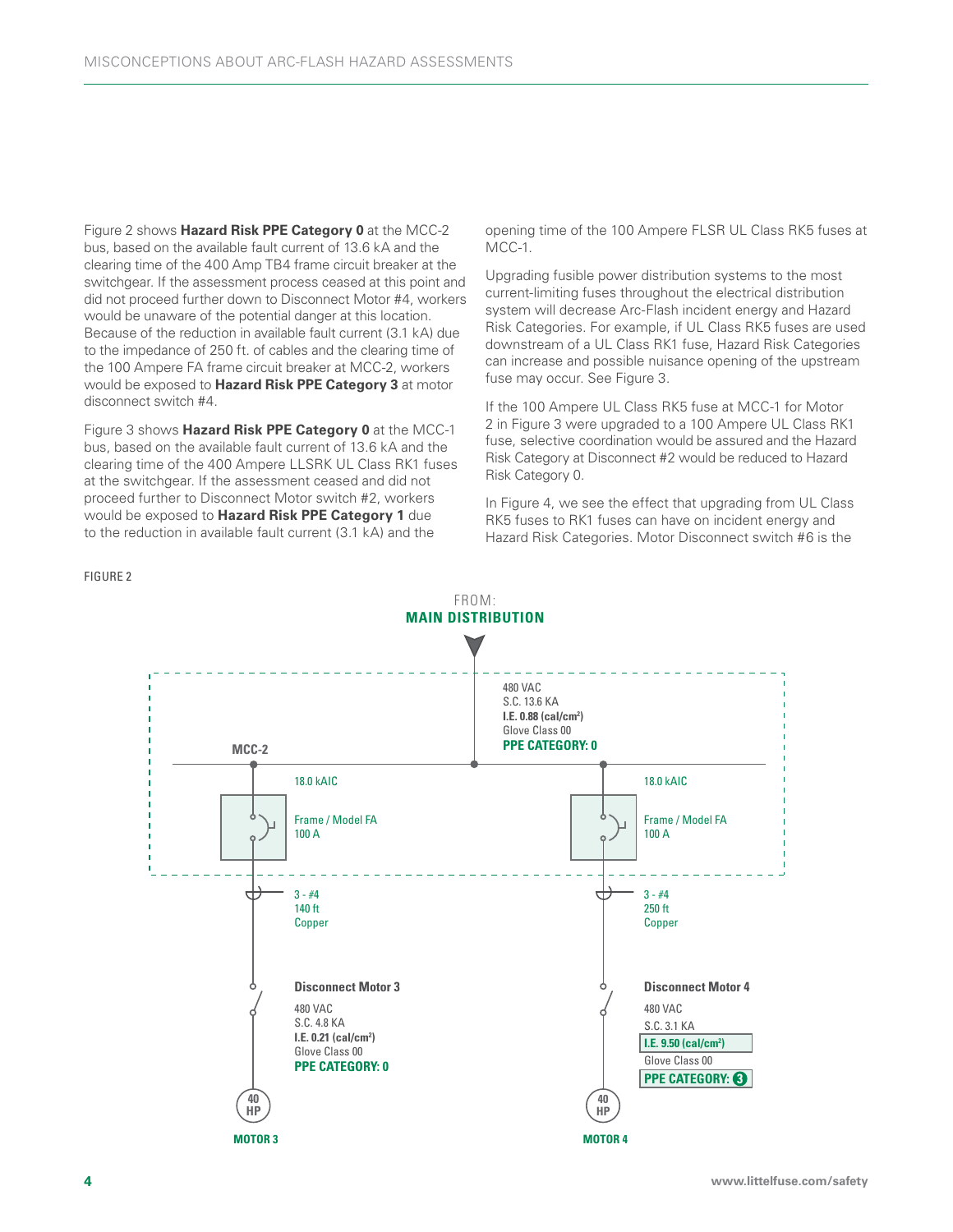



same distance from MCC-3 as Motor Disconnect switch #2 is from MCC-1, yet simply replacing RK5 fuses with LLSRK UL Class RK1 fuses reduces the Hazard Risk to Category 0 at Motor Disconnect switch #6. For optimum safety, performance and reliability, always use the most currentlimiting UL Class RK1, J or L fuses throughout your electrical distribution system.

In addition to recognizing the effect of reduced fault currents due to circuit impedance, other factors such as large motor loads, alternate power sources during emergency service, or auxiliary generators can affect the available fault currents and opening times of overcurrent protective devices. It is essential to consider all possible power sources and available fault currents from the power utility, on-site power generators, or UPS systems when performing an Arc-Flash Hazard Assessment. Utilize NFPA 70E or CSA-Z462 methods to calculate worst case incident energy scenarios before establishing Hazard Risk Categories and selecting PPE.

#### **MISCONCEPTION 3**

**There is no need to perform an electrical hazard assessment on equipment rated under 240 volts.**

### **FACT**

**There are documented cases of Arc-Flash events below 240 volts. To be in compliance, OSHA, NFPA 70E and CSA-Z462 require** all **equipment be assessed for hazards rated 50 volts or greater.**

All equipment operating at 50 volts and higher must be assessed for electrical shock and potential Arc-Flash hazards per OSHA regulations and NFPA 70E and CSA-Z462 standards. IEEE 1584, Guide for Performing Arch-Flash Hazard Calculations published by the Institute of Electrical and Electronic Engineers (IEEE), provides a method of calculating the amount of Arc-Flash incident energy possible at certain working distances from exposed live conductors. IEEE 1584 helps to determine the Hazard Risk Category and PPE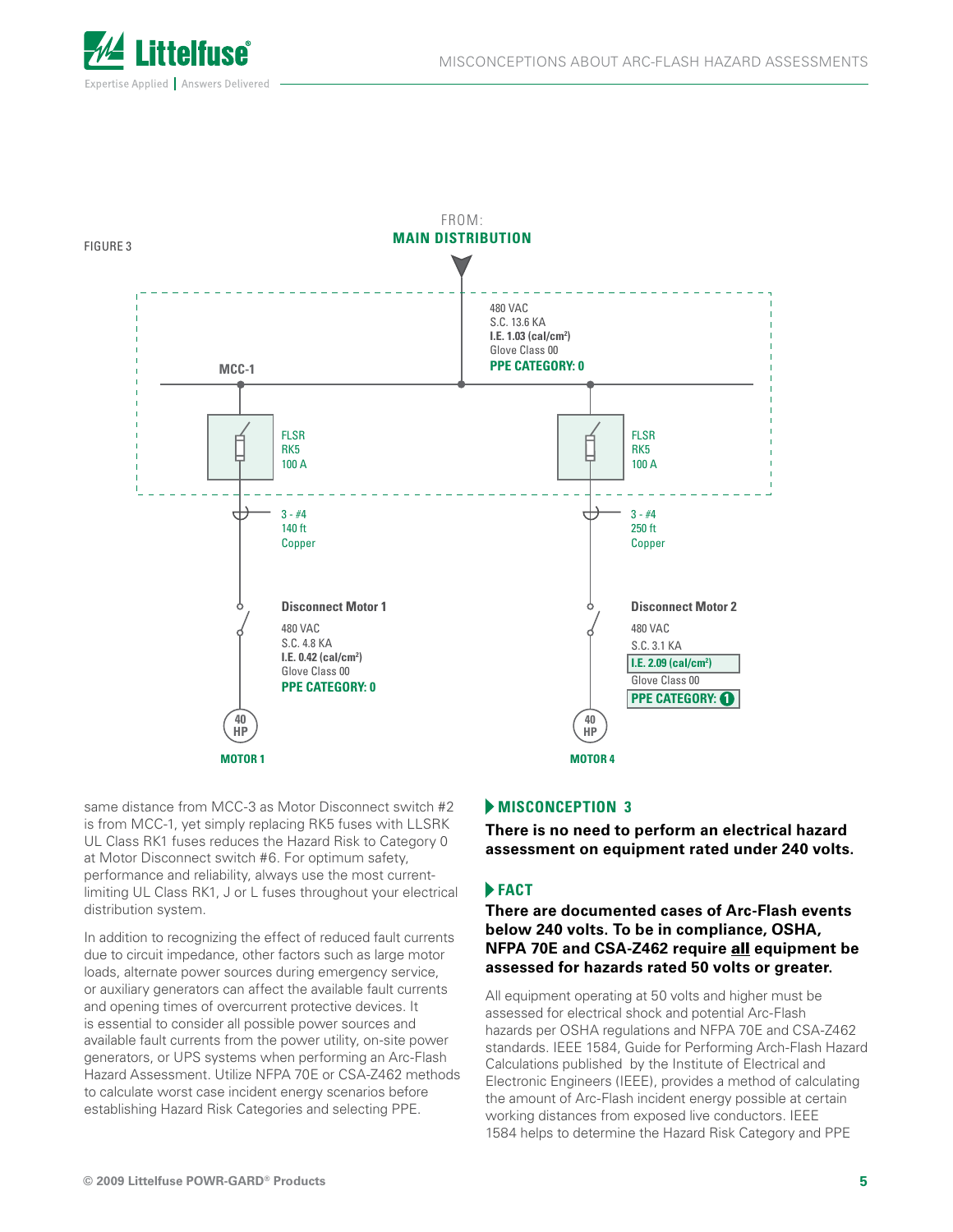requirements of NFPA 70E and CSA-Z462. NFPA 70E and CSA-Z462 reference the IEEE 1584 calculation methods in their Annexes.

IEEE 1584 states, "Equipment below 240 V need not be considered unless it involves at least one 125 kVA or larger low-impedance transformer in its immediate power supply." This statement refers to the incident energy exposure possible under these conditions as observed during testing. The IEEE statement means that it may not be necessary to calculate incident energy on equipment under 240V fed from a transformer less than 125 kVA, because the available fault current is not high enough to sustain an Arc-Flash and release significant energy. It is important to remember that this statement only refers to incident energy calculations, and does not release employers from the responsibility to assess all equipment operating at 50 volts and higher in the

workplace for other electrical hazards, such as shock and overload conditions which may lead to electrocutions, fires, or other hazards.

As stated in OSHA 1910.303(g)(2), OSHA 1910.333, and NFPA 70E Article 110.8(B), all equipment operating at 50 volts and higher must be assessed for electrical shock (establishing protection boundaries and PPE) and potential Arc-Flash hazards (incident energy levels, Hazard Risk Categories, PPE and flash protection boundaries). In addition to OSHA and NFPA 70E requirements, Article 110.16 of the National Electrical Code® (NEC®)<sup>1</sup> requires all equipment that may be worked on while energized to be identified and marked with an Arc-Flash warning label. See Figure 5.

<sup>1</sup> National Electrical Code® and NEC® are registered trademarks of the National Fire Protection Association, Quincy, MA.

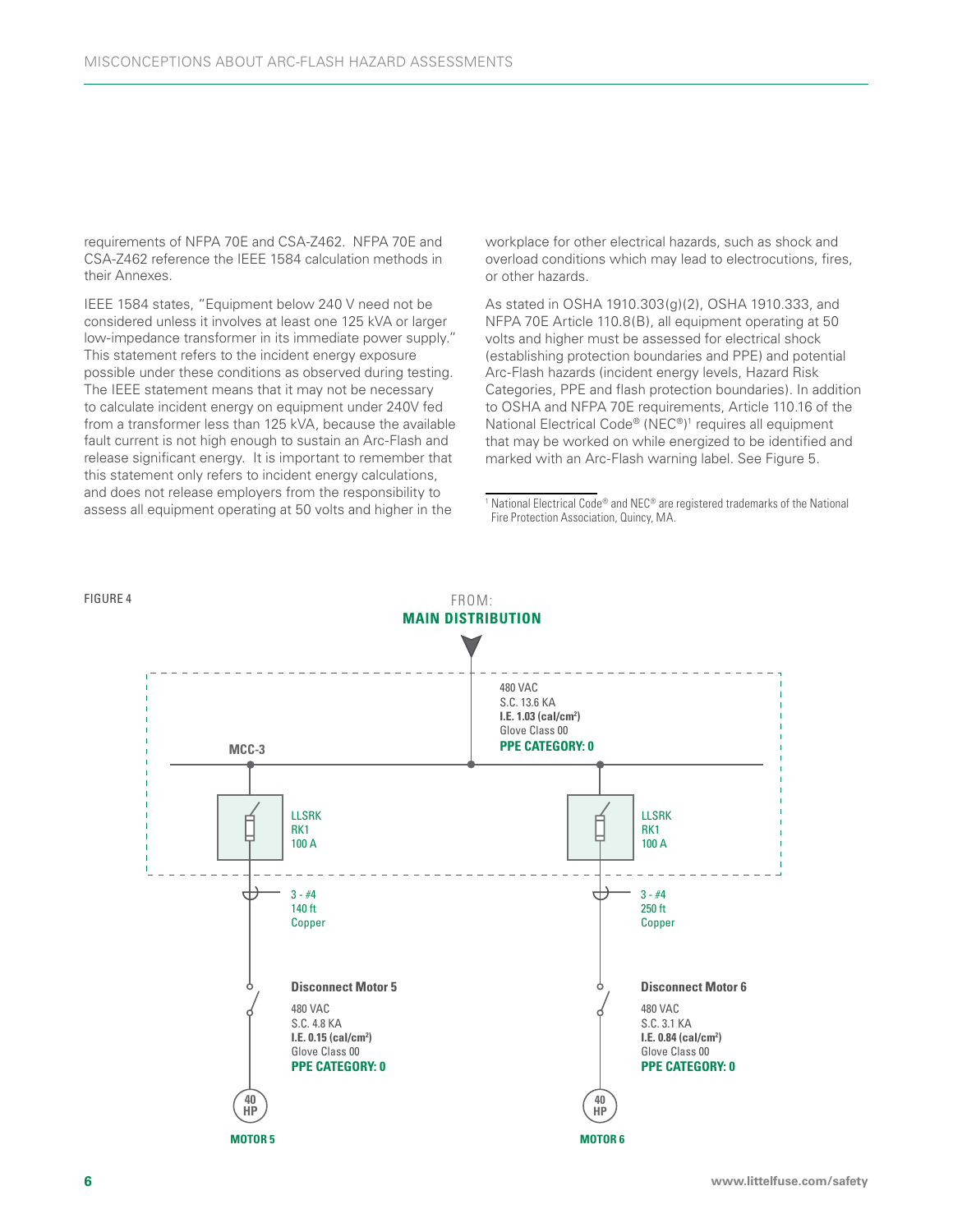

| <b>WARNING</b><br><b>Arc-Flash and Shock Hazard</b><br><b>Appropriate PPE Required</b>                                                |                                                                                        |                                           |                |
|---------------------------------------------------------------------------------------------------------------------------------------|----------------------------------------------------------------------------------------|-------------------------------------------|----------------|
| ARC-FLASH HAZARD BOUNDARY AND REQUIRED PPE                                                                                            |                                                                                        |                                           |                |
| Flash Hazard Boundary                                                                                                                 | 8 inches                                                                               | Hazard Risk Category 0                    |                |
| Incident Energy at 18" (cal/cm <sup>2</sup> ) $0.37$ cal/cm <sup>2</sup>                                                              |                                                                                        | Glove Class                               | 0 <sub>0</sub> |
| <b>Required PPE</b>                                                                                                                   | Long Sleeve Shirt & Pants, Safety Glasses,<br><b>Hearing Protection, Leather Goves</b> |                                           |                |
| <b>SHOCK HAZARD APPROACH BOUNDARIES</b><br>Shick Hazard 277 VAC<br>Limited 42 inches Restricted 12 inches<br>Equipment ID: Panel L-10 |                                                                                        | Prohibited 1inch<br>Assessment Date:      | $1 - 14 - 09$  |
| <b>Littelfuse</b><br><b>POWR-GARD"Products</b>                                                                                        |                                                                                        | <b>800-TEC-FUSE</b><br>www.littelfuse.com |                |

FIGURE 5: Example of NEC 110.16 Warning Label.

# **MISCONCEPTION 4**

**There is no need to assess equipment for Arc-Flash Hazards beyond the Motor Control Center.**

# **FACT**

**Every electrical installation is unique. A thorough assessment must be completed to identify** all **system components that could affect the power contribution which in turn can alter electrical hazards.**

There is a misconception that since a Motor Control Center (MCC) is the final access point of power for motor loads, there is then no need to assess any other loads which are fed from the MCC. This perception can potentially create a very serious and hazardous situation. It is not uncommon to install a motor disconnect switch near a motor controlled by the MCC or for a MCC to feed a 277/480 volt power panel or a 480/120- 240 volt transformer that feeds an additional panel. Because of examples such as these and OSHA and NFPA regulations and standards, every panel, switchboard, or industrial control panel that is fed from a Motor Control Center that may be worked on while energized, must be assessed for Arc-Flash and shock hazards. This is particularly important because of the contribution to the available fault current that motor loads can produce at the MCC if a fault were to occur. In addition to potential Arc-Flash hazards, both OSHA 1910.303(g)(2) and NFPA 70E Article 110.8(B)(1) require an electrical shock hazard evaluation for all energized parts operating at 50 volts and

higher. As stated in NEC Article 110.16, electrical equipment such as switchboards, panelboards, industrial control panels, meter socket enclosures, motor control centers, and disconnect switches or circuit breakers that may be examined, adjusted, serviced, or maintained while energized, must be identified and marked prominently to warn qualified workers of potential electric shock and Arc-Flash hazards.

### **Summary**

It is important to remember that performing an Arc-Flash Hazard Assessment is not an option. Arc-Flash Hazard Assessments are required by NFPA 70E to meet OSHA regulations as a part of an Electrical Hazard Assessment. Arc-Flash Assessments are a serious life safety issue and an essential part of a safe and comprehensive electrical safety program. OSHA and NFPA require employers to identify all potential electrical hazards in the workplace such as shock and Arc-Flash Hazards, reduce or eliminate the hazards, train and qualify their employees, and provide workers with PPE that will protect them from recognized hazards. Knowing what OSHA requires and how NFPA 70E can help meet the requirements will not only keep workers safe, but will also increase productivity and profitability for employers.

Littelfuse, Inc. offers products and services that can reduce Arc-Flash Hazards and help companies meet electrical safety regulations of OSHA, NFPA and CSA-Z462. For more information about electrical safety, Arc-Flash Hazards and Littelfuse POWR-GARD Engineering Services, please contact Technical Support at **1- 800-TEC-FUSE (1-800-832-3873)**, or visit us at **www.littelfuse.com/services** 

#### **References**

- OSHA Regulations 29 CFR 1910.300-399, *Subpart S, "Electrical"* Washington, DC: Occupational Safety and Health Administration, US Department of Labor
- NFPA 70E, *Standard for Electrical Safety in the Workplace*, Quincy, MA: National Fire Protection Association, 2009.
- IEEE 1584, *IEEE Guide for Performing Arc-Flash Hazard Calculations,* IEEE Industry Applications Society, The Institute of Electrical and Electronics Engineers, Inc. New York, NY. September 2002
- CSA Z462, *Workplace Electrical Safety,* Canadian Standards Association. Mississauga, Ontario. December 2008